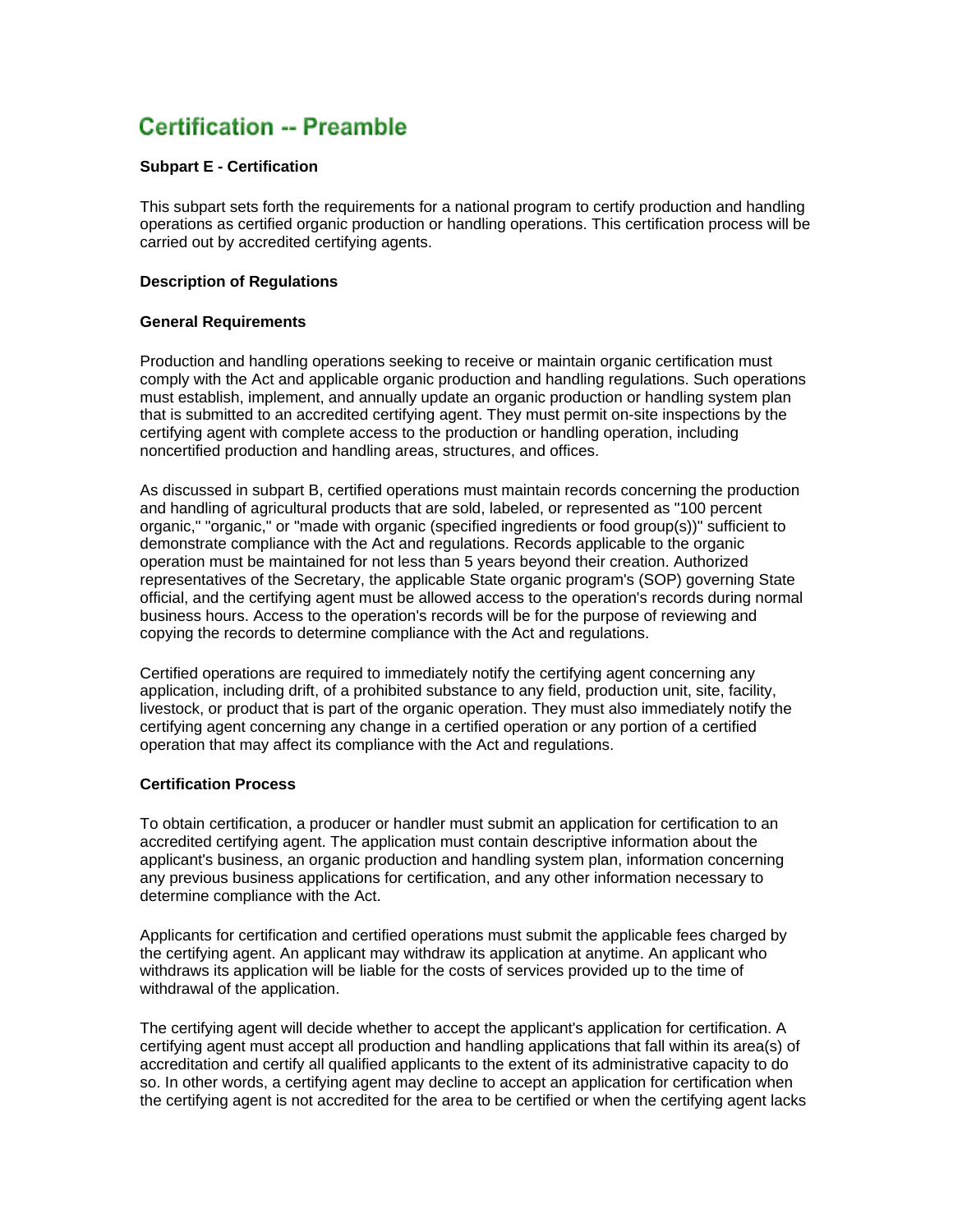the resources to perform the certification. However, the certifying agent may not decline to accept an application on the basis of race, color, national origin, gender, religion, age, disability, political beliefs, sexual orientation, or marital or family status.

Upon acceptance of an application for certification, a certifying agent will review the application to ensure completeness and to determine whether the applicant appears to comply or may be able to comply with the applicable production or handling regulations. As part of its review, the certifying agent will verify that an applicant has submitted documentation to support the correction of any noncompliances identified in a previously received notification of noncompliance or denial of certification. We anticipate that at a future date the certifying agent will also review any available U.S. Department of Agriculture (USDA) data on production and handling operations for information concerning the applicant.

We anticipate using data collected from certifying agents to establish and maintain a passwordprotected Internet database only available to accredited certifying agents and USDA. This database would include data on production and handling operations issued a notification of noncompliance, noncompliance correction, denial of certification, certification, proposed suspension or revocation of certification, and suspension or revocation of certification. Certifying agents would use this Internet database during their review of an application for certification. This data will not be available to the general public because much of the data would involve ongoing compliance issues inappropriate for release prior to a final determination.

After a complete review of the application, which shall be conducted within a reasonable time, the certifying agent will communicate its findings to the applicant. If the review of the application reveals that the applicant may be in compliance with the applicable production or handling regulations, the certifying agent will schedule an on-site inspection of the applicant's operation to determine whether the applicant qualifies for certification. The initial on-site inspection must be conducted within a reasonable time following a determination that the applicant appears to comply or may be able to comply with the requirements for certification. The initial inspection may be delayed for up to 6 months to comply with the requirement that the inspection be conducted when the land, facilities, and activities that demonstrate compliance or capacity to comply can be observed.

The certifying agent will conduct an initial on-site inspection of each production unit, facility, and site that produces or handles organic products and that is included in the applicant's operation. As a benchmark, certifying agents should follow auditing guidelines prescribed by the International Organization for Standardization Guide 10011-1, "Guidelines for auditing quality systems - Part 1: Auditing" (ISO Guide 10011-1).<sup>(1)</sup> The certifying agent will use the on-site inspection in determining whether to approve the request for certification and to verify the operation's compliance or capability to comply with the Act and regulations. Certifying agents will conduct on-site inspections when an authorized representative of the operation who is knowledgeable about the operation is present. An on-site inspection must also be conducted when land, facilities, and activities that demonstrate the operation's compliance with or capability to comply with the applicable production or handling regulations can be observed.

The on-site inspection must verify that the information provided to the certifying agent accurately reflects the practices used or to be used by the applicant or certified operation and that prohibited substances have not been and are not being applied to the operation. Certifying agents may use the collection and testing of soil; water; waste; plant tissue; and plant, animal, and processed products samples as tools in accomplishing this verification.

The inspector will conduct an exit interview with an authorized representative of the operation who is knowledgeable about the inspected operation to confirm the accuracy and completeness of inspection observations and information gathered during the on-site inspection. The main purpose of this exit interview is to present the inspection observations to those in charge of the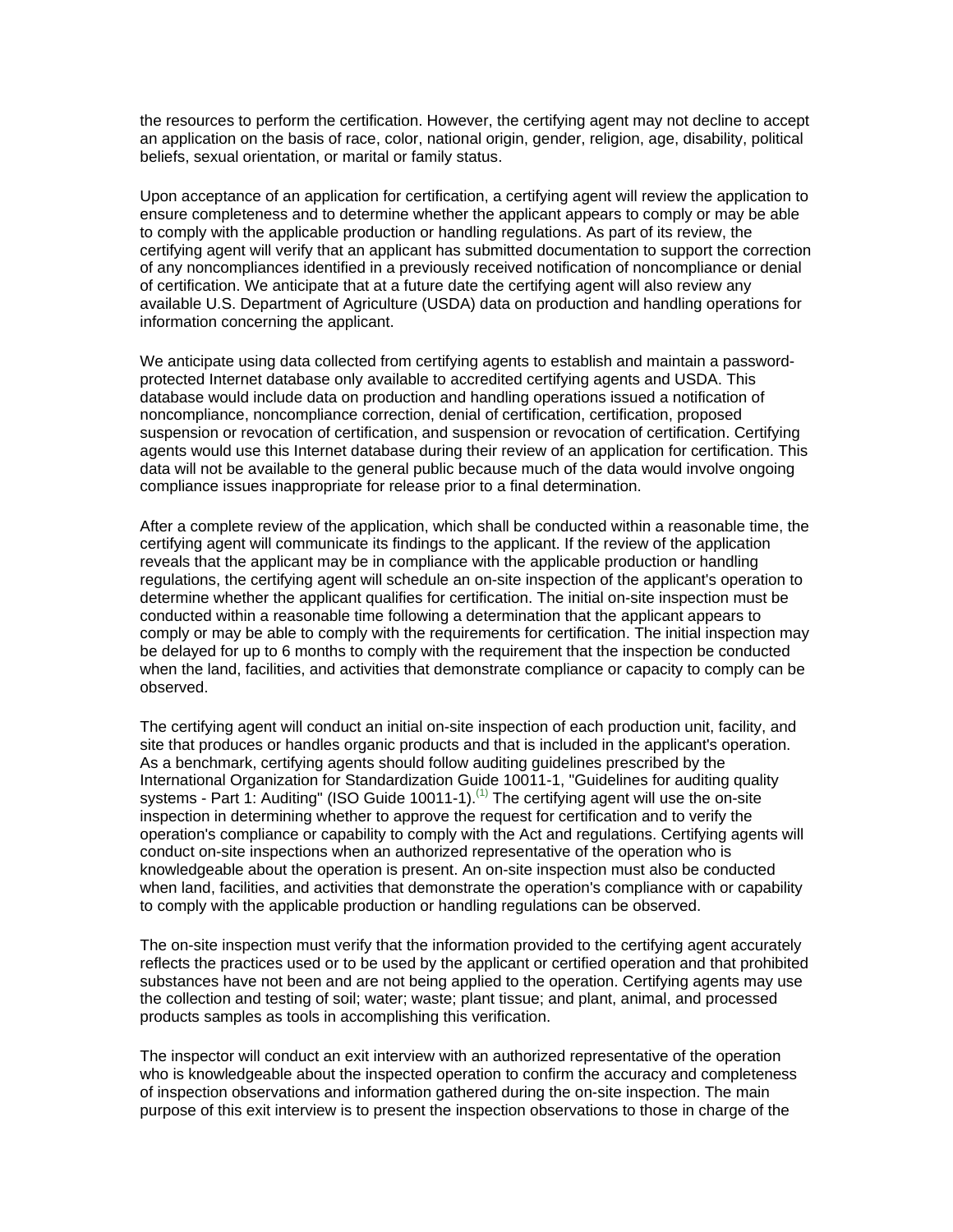firm in such a manner so as to ensure they clearly understand the results of the inspection. The firm is not required to volunteer any information during the exit interview but would be required to respond to questions or requests for additional information. The inspector will raise and discuss during the exit interview any known issues of concern, taking into account their perceived significance. As a general rule, the inspector will not make recommendations for improvements to the operation during the exit interview. However, the certifying agent will have the discretion to decide the extent to which an inspector may discuss any compliance issue. At the time of the inspection, the inspector shall provide the operation's authorized representative with a receipt for any samples taken by the inspector. There shall be no charge to the inspector for the samples taken.

The certifying agent shall, within a reasonable time, provide the inspected operation with a copy of the on-site inspection report, as approved by the certifying agent, for any on-site inspection performed and provide the operation with a copy of the test results for any samples taken by an inspector.

## **Notification of Approval**

A certifying agent will review the on-site inspection report, the results of any analyses for substances, and any additional information provided by the applicant within a reasonable time after completion of the initial on-site inspection. The certifying agent will grant certification upon making two determinations: (1) that the applicant's operation, including its organic system plan and all procedures and activities, is in compliance with the Act and regulations and (2) that the applicant is able to conduct operations in accordance with its organic systems plan.

Upon determining the applicant's compliance and ability to comply, the agent will grant certification and issue a "certificate of organic operation." The certification may include requirements for the correction of minor noncompliances within a specified time period as a condition of continued certification. A certificate of organic operation will specify the name and address of the certified operation; the effective date of certification; the categories of organic operation, including crops, wild crops, livestock, or processed products produced by the certified operation; and the name, address, and telephone number of the certifying agent. Once certified, a production or handling operation's organic certification continues in effect until surrendered by the organic operation or suspended or revoked by the certifying agent, the SOP's governing State official, or the Administrator.

# **Denial of Certification**

Should the certifying agent determine that the applicant is not able to comply or is not in compliance with the Act, the certifying agent will issue a written notification of noncompliance to the applicant. The notification of noncompliance will describe each noncompliance, the facts on which the notification is based, and the date by which rebuttal or correction of each noncompliance must be made. Applicants who receive a notification of noncompliance may correct the noncompliances and submit, by the date specified, a description of correction and supporting documentation to the certifying agent. As an alternative, the applicant may submit a new application to another certifying agent, along with the notification of noncompliance and a description of correction of the noncompliances and supporting documentation. Applicants may also submit, by the date specified, written information to the issuing certifying agent to rebut the noncompliance described in the notification of noncompliance. When a noncompliance cannot be corrected, a notification of noncompliance and a "notification of denial of certification" may be combined in one notification.

The certifying agent will evaluate the applicant's corrective actions taken and supporting documentation submitted or the written rebuttal. If necessary, the certifying agent will conduct a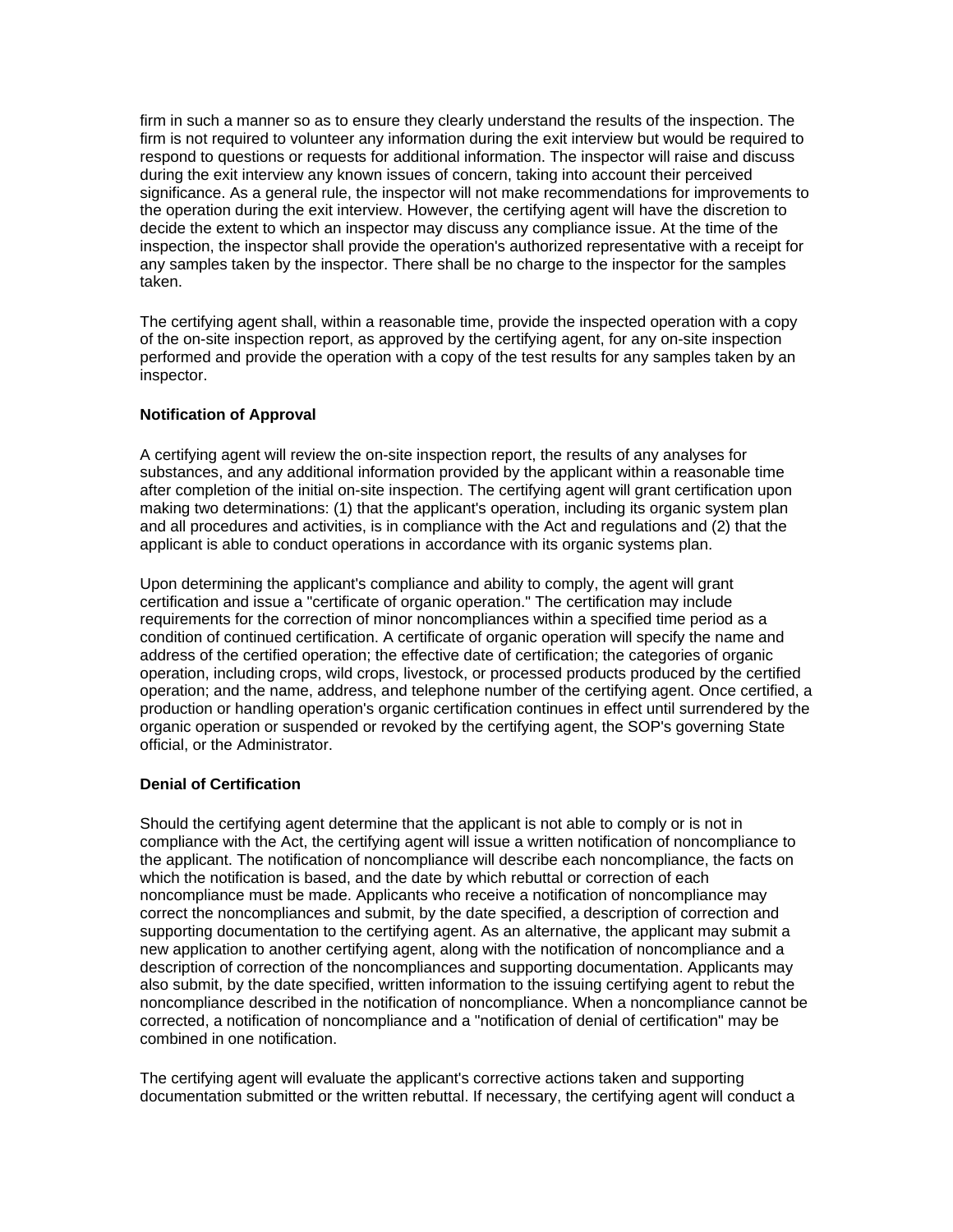followup on-site inspection of the applicant's operation. When the corrective action or rebuttal is sufficient for the applicant to qualify for certification, the certifying agent will approve certification. When the corrective action or rebuttal is not sufficient for the applicant to qualify for certification, the certifying agent will issue the applicant a written notice of denial of certification. The certifying agent will also issue a written notice of denial of certification when an applicant fails to respond to the notification of noncompliance. The notice of denial of certification will state the reasons for denial and the applicant's right to reapply for certification, request mediation, or file an appeal.

An applicant who has received a notification of noncompliance or notice of denial of certification may apply for certification again at any time with any certifying agent. When the applicant submits a new application to a different certifying agent, the application must include, when available, a copy of the notification of noncompliance or notice of denial of certification. The application must also include a description of the actions taken, with supporting documentation, to correct the noncompliances noted in the notification of noncompliance. When a certifying agent receives such an application, the certifying agent will treat the application as a new application and begin a new application process.

A certifying agent has limited authority to deny certification without first issuing a notification of noncompliance. This authority may be exercised when the certifying agent has reason to believe that an applicant for certification has willfully made a false statement or otherwise purposefully misrepresented its operation or its compliance with the requirements for certification.

## **Continuation of Certification**

Each year, the certified operation must update its organic production or handling system plan and submit the updated information to the certifying agent and pay the certification fees to continue certification. The updated organic system plan must include a summary statement, supported by documentation, detailing deviations from, changes to, modifications to, or other amendments to the previous year's organic system plan. The updated organic system plan must also include additions to or deletions from the previous year's organic system plan, intended to be undertaken in the coming year. The certified operation must update the descriptive information about its business and other information as deemed necessary by the certifying agent to determine compliance with the Act and regulations. The certified operation must also provide an update on the correction of minor noncompliances previously identified by the certifying agent as requiring correction for continued certification.

Following receipt of the certified operation's updated information, the certifying agent will, within a reasonable time, arrange and conduct an on-site inspection of the certified operation. When it is impossible for the certifying agent to conduct the annual on-site inspection following receipt of the certified operation's annual update of information, the certifying agent may allow continuation of certification and issue an updated certificate of organic operation on the basis of the information submitted and the most recent on-site inspection conducted during the previous 12 months. However, the annual on-site inspection must be conducted within the first 6 months following the certified operation's scheduled date of annual update. As a benchmark, certifying agents should follow auditing guidelines prescribed by ISO Guide 10011-1. Upon completion of the inspection and a review of updated information, the certifying agent will determine whether the operation continues to comply with the Act and regulations. If the certifying agent determines that the operation is in compliance, certification will continue. If any of the information specified on the certificate of organic operation has changed, the certifying agent will issue an updated certificate of organic operation. If the certifying agent finds that the operation is not complying with the Act and regulations, a written notification of noncompliance will be issued as described in section 205.662.

In addition to annual inspections, a certifying agent may conduct additional on-site inspections of certified operations that produce or handle organic products to determine compliance with the Act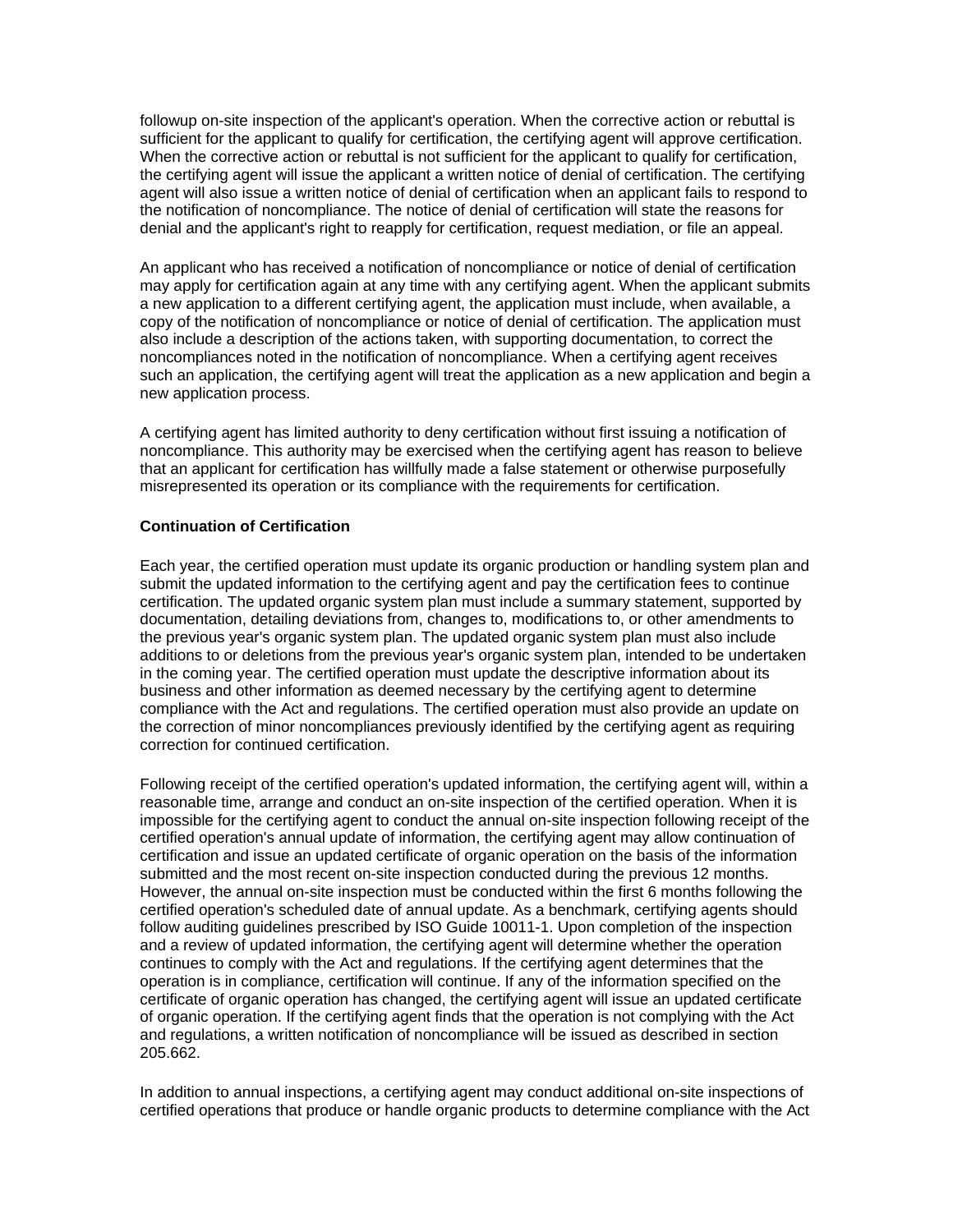and regulations. The Administrator or SOP's governing State official may also require that additional inspections be performed by the certifying agent to determine compliance with the Act and regulations. Additional inspections may be announced or unannounced and would be conducted, as necessary, to obtain information needed to determine compliance with identified requirements.

Such on-site inspections would likely be precipitated by reasons to believe that the certified operation was operating in violation of one or more requirements of the Act or these regulations. The policies and procedures regarding additional inspections, including how the costs of such inspections are handled, would be the responsibility of each certifying agent. Misuse of such authority would be subject to review by USDA during its evaluation of a certifying agent for reaccreditation and at other times in response to complaints. Certified production and handling operations can file complaints with USDA at any time should they believe a certifying agent abuses its authority to perform additional inspections.

## **Certification After Suspension or Revocation of Certifying Agent's Accreditation**

When the Administrator revokes or suspends a certifying agent's accreditation, affected certified operations will need to make application for certification with another accredited certifying agent. The certification of the production or handling operation remains in effect during this transfer of the certification. The certified production or handling operation may seek certification by any qualified certifying agent accredited by the Administrator. To minimize the burden of obtaining the new certification, the Administrator will oversee transfer of the original certifying agent's file on the certified operation to the operation's new certifying agent.

Upon initiation of suspension or revocation of a certifying agent's accreditation or upon suspension or revocation of a certifying agent's accreditation, the Administrator may initiate proceedings to suspend or revoke the certification of operations certified by the certifying agent. The Administrator's decision to suspend or revoke a producer's or handler's certification in light of the loss of its certifying agent's accreditation would be made on a case-by-case basis. Actions such as fraud, bribery, or collusion by the certifying agent, which cause the Administrator to believe that the certifying agent's clients do not meet the standards of the Act or these regulations, might require the immediate initiation of procedures to suspend or revoke certification from some or all of its client base. Removal of accreditation, regardless of the reason, in no way affects the appeals rights of the certifying agent's clients. Further, a certified operation's certification will remain in effect pending the final resolution of any proceeding to suspend or revoke its certification.

A private-entity certifying agent must furnish reasonable security for the purpose of protecting the rights of operations certified by such certifying agent. This security is to ensure the performance of the certifying agent's contractual obligations. As noted elsewhere in this rule, the specific amount and type of security that must be furnished by a private certifying agent will be the subject of future rulemaking by USDA. We anticipate that the amount of the security will be tied to the number of clients served by the certifying agent and the anticipated costs of certification that may be incurred by its clients in the event that the certifying agent's accreditation is suspended or revoked. We anticipate that the security may be in the form of cash, surety bonds, or other financial instrument (such as a letter of credit) administered in a manner comparable to cash or surety bonds held under the Perishable Agricultural Commodities Act.

## **Certification - Changes Based on Comments**

This subpart differs from the proposal in several respects as follows: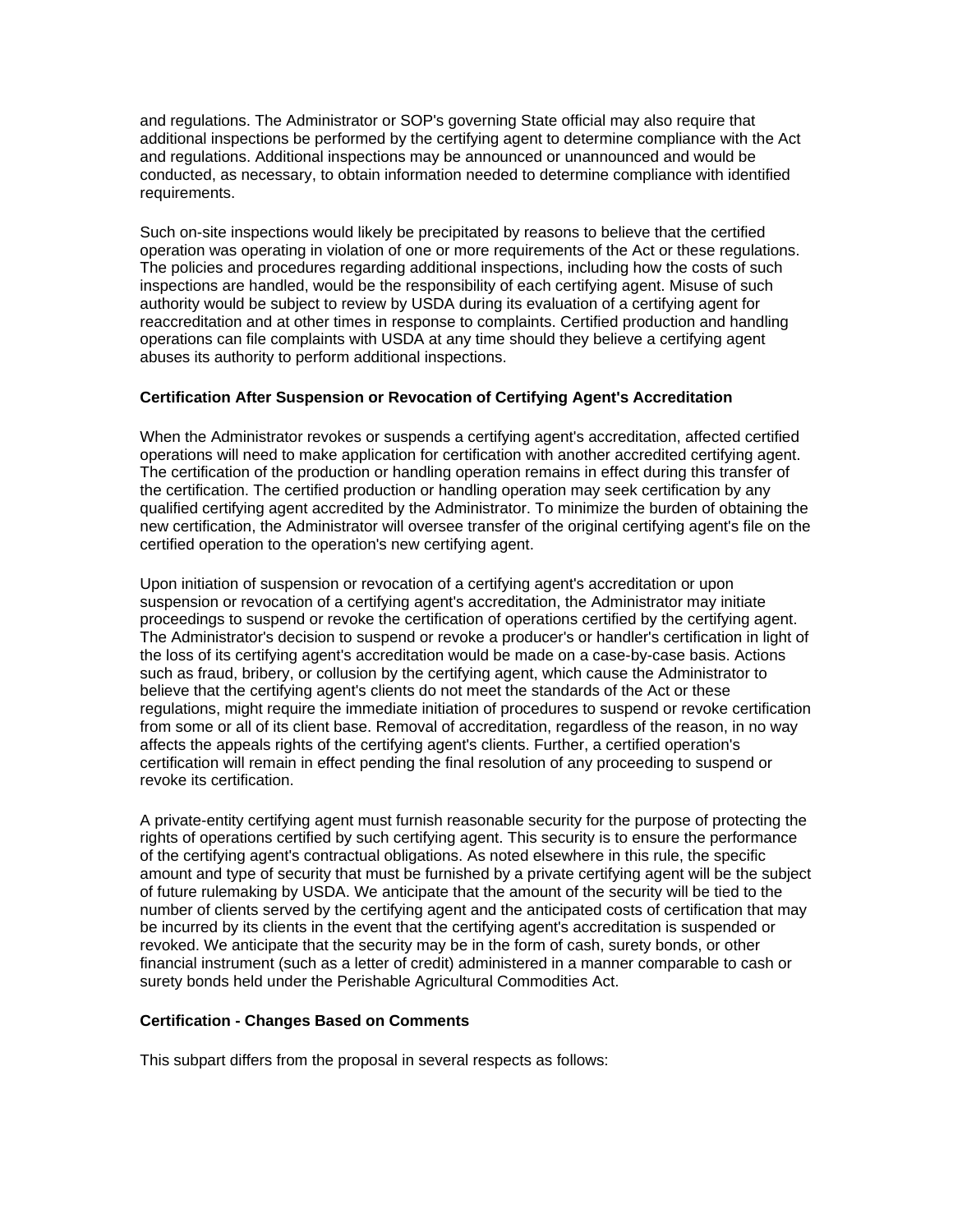(1) Access to Production and Handling Operation. We have amended section 205.400(c) by changing "noncertified areas and structures" to "noncertified production and handling areas, structures, and offices." A commenter requested that section 205.400(c) be amended to allow for access to farm-related structures only. The commenter believes that the requirements of section 205.400(c) could be interpreted as giving inspectors access to residential property. We agree with the commenter that residential privacy should be maintained. However, if a certified operation conducts business from or stores records at a residential property, the certified operation will be considered to be maintaining an office at the residential property. The records in such office shall be made accessible for review and copying. Accordingly, we have amended section 205.400(c) to further clarify which areas and structures are to be made accessible during an on-site inspection.

(2) Application for Certification. We have amended the first paragraph of section 205.401 by replacing the word, "request," each time it occurred with the word, "application." A commenter recommended that we amend the first paragraph of section 205.401 by replacing the word, "request," with "application." We have accepted the commenter's recommendation because the amendment makes the language in the first paragraph consistent with the title and the requirements of the section.

(3) Verification of Correction of Noncompliances. To make section 205.402(a)(3) consistent with section 205.401(c) we have amended the language in section 205.402(a)(3) to require that the certifying agent verify that an applicant who previously applied to another certifying agent and received a notification of denial of certification has submitted documentation to support the correction of any noncompliances identified in the notification of denial of certification. A commenter recommended that section 205.402(a)(3) be amended by inserting "or denial of certification" after the phrase, "notification of noncompliance." We have accepted the commenter's recommended amendment because it is consistent with the requirements of section 205.401(c). Section 205.401(c) requires an applicant for certification to include the name(s) of any organic certifying agent(s) to which application has previously been made, the year(s) of application, and the outcome of the application(s) submission. The applicant is also required to include, when available, a copy of any notification of noncompliance or denial of certification issued to the applicant for certification. The words, "when available," have been added to this requirement in this final rule to satisfy concerns regarding the status of applicants who cannot find or no longer have a copy of any notification of noncompliance or denial of certification previously received. We see no down side to relaxing this requirement since the applicant must still comply with each of the other provisions in section 205.401(c), including the requirement that the applicant include a description of the actions taken to correct the noncompliances noted in any notification of noncompliance or denial of certification, including evidence of such correction. Further, the certifying agent will be using USDA's database of certification actions during its review of an application for certification.

(4) Timely Communication to the Applicant. We have amended section 205.402(b), by requiring at paragraph (b)(1) that the certifying agent, within a reasonable time, review the application materials received and communicate its findings to the applicant. A commenter requested that we amend section 205.402(b) which required a certifying agent to communicate to the applicant its findings on the review of application materials submitted by the applicant. Specifically, the commenter requested that section 205.402(b) be amended by adding to the end thereof, "in a timely manner so as to prevent the avoidable tillage of native habitat that had been identified in the application as lands for organic production."

We concur that certification decisions should be timely. There are many reasons (e.g., financial and contractual) for why certification must be timely. It would be impractical, however, to attempt to address all of the reasons for timely certification in these regulations. We have, therefore, amended section 205.402(b) as noted above. This amendment is consistent with the requirement in section 205.402(a) that the certifying agent, upon acceptance of an application for certification, review the application for completeness, determine by a review of the application materials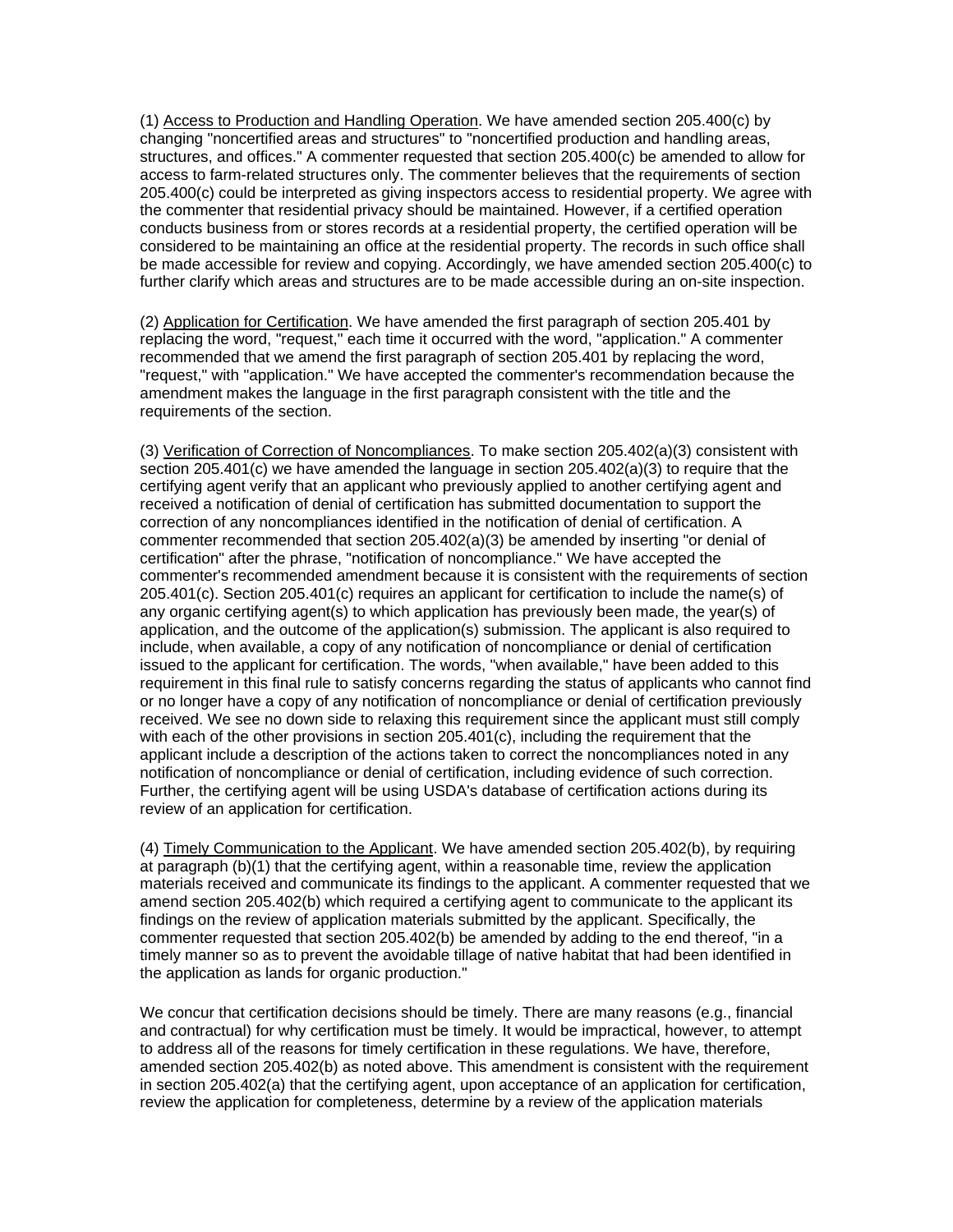whether the applicant appears to comply or may be able to comply with the requirements for certification, and schedule an on-site inspection. The "upon acceptance" requirement necessitates that the certifying agent review the application for certification and provide feedback to the applicant in a timely manner.

(5) On-site Inspections. We have amended section 205.403(a)(1) by specifying that the initial and annual on-site inspections of each production unit, facility, and site in an operation applies to those units, facilities, and sites that produce or handle organic products. A commenter recommended that section 205.403(a)(1) be amended to specify that on-site inspections of each production unit, facility, and site will include just those that produce or handle organic products. The commenter stated that this change was necessary because some retail corporations choose to certify all store locations regardless of whether the location sells organic products. The commenter went on to say that, if a location does not stock any organic products, the certifying agent should have the discretion to modify the inspection requirement.

We have excluded all retail food establishments from certification. The exclusion is found in section 205.101(b)(2). Accordingly, the commenter's recommendation is not applicable to retail food establishments. We have, however, made the recommended amendment to section 205.403(a)(1) because of its potential applicability to other operations which may apply for certification.

(6) Scheduling Initial On-site Inspection. We have amended section 205.403(b) to provide that the initial inspection may be delayed for up to 6 months to comply with the requirement that the inspection be conducted when the land, facilities, and activities that demonstrate compliance or capacity to comply with the organic production and handling requirements can be observed. We received a comment stating that if an application is received in January for a crop that will be planted in May, it would be necessary to delay the inspection until late May or June to observe the crop in the field. The commenter went on to say that the alternative would be to conduct the initial inspection before the crop is planted, in order to meet the "within a reasonable time" requirement, and then conduct a reinspection during the growing season. The commenter recommended amending section 205.403(b) to allow the certifying agent to delay the initial onsite inspection until the land, facilities, and activities that demonstrate compliance or capacity to comply can be observed.

We have accepted the recommendation because there may be situations where a later on-site inspection will prove mutually beneficial to the certifying agent and the operation to be inspected. However, certifying agents are reminded that the operation may be certified following a demonstration that the operation is able to comply with the organic production and handling requirements found in subpart C of these regulations. Accordingly, certifying agents should not unnecessarily delay the certification of an organic production or handling operation by insisting that the inspection only be performed when the operation can demonstrate its actual compliance with the organic production and handling requirements. Applicants who believe that the certifying agent is abusing its authority to delay the on-site inspection may file a complaint with the Administrator.

We have also amended the second sentence in section 205.403(b) by inserting the word, "all," and removing both references to "applicant" to clarify that the provision applies to all on-site inspections.

(7) Exit Interview. We have amended section 205.403(d) by requiring that the inspector conduct an exit interview with "an authorized representative of the operation who is knowledgeable about the inspected operation" rather than "an authorized representative of the inspected operation" as required in the proposed rule. This amendment is consistent with the requirement in section 205.403(b) that an on-site inspection be conducted when an authorized representative of the operation who is knowledgeable about the operation is present.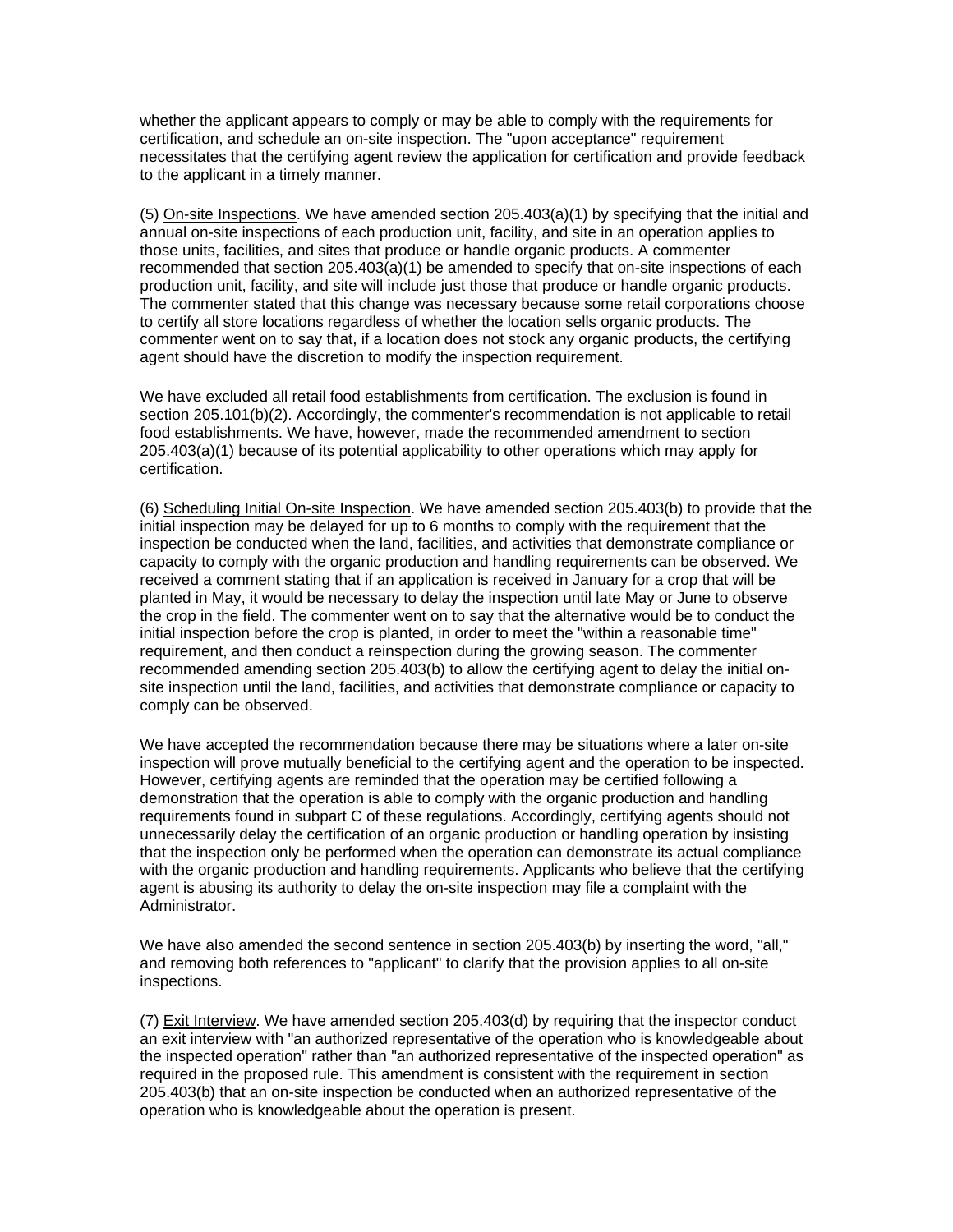A commenter requested that we define "authorized representative." Another commenter recommended changing the term, "authorized representative," to "responsible executive." Our amendment of section 205.403(d) responds to both of these comments by clarifying the qualifications of an authorized representative.

A third commenter stated that an exit interview is not a practical requirement and that an initial interview is often preferred. The commenter stressed that verification that the inspector has correctly understood what is presented is ongoing. This commenter also expressed the belief that there may be times when it may not be appropriate for the inspector to address issues of concern and that such issues may be best left to the certifying agent. The commenter recommended that the requirement for an exit interview be deleted or presented as an option. Another commenter suggested that issues of concern are often identified and discussed with the operation's representative during the course of the inspection. This commenter believes that it is unnecessarily confrontational to require an exit interview during which these issues of concern are repeated. This commenter recommended replacing the required exit interview with a communications provision that would require the inspector to discuss the need for any additional information as well as any issues of concern. The recommended provision would also authorize the certifying agent to provide the applicant with a summary of the inspector's areas of concern.

While we agree that the language in section 205.403(d) needed clarification, we do not agree that the exit interview is impractical or unnecessarily confrontational. The exit interview is intended to give the inspector an opportunity to confirm the accuracy and completeness of inspection observations and information gathered during the on-site inspection, to request any additional information necessary to establish eligibility for certification, and to raise and discuss any known issues of concern. Issues of concern that may involve compliance issues will be handled as authorized by the certifying agent. The exit interview is also intended to give the inspected operation's authorized representative general information concerning the inspector's observations. Such exit interviews are required under ISO Guide 10011-1. Accordingly, requiring exit interviews is consistent with ISO standards and our expectation, as stated earlier in this preamble, that certifying agents benchmark their on-site inspection procedures to ISO Guide 10011-1.

(8) On-site Inspection Documentation. We have amended section 205.402(b) by adding the requirements that the certifying agent: (1) provide the applicant with a copy of the on-site inspection report, as approved by the certifying agent, for any on-site inspection performed and (2) provide the applicant with a copy of the test results for any samples taken by an inspector. We have also amended section 205.403 by adding a new paragraph (e) that requires the inspector, at the time of the inspection, to provide the operation's authorized representative with a receipt for any samples taken by the inspector. This new paragraph also addresses the requirement that the certifying agent provide the operation inspected with a copy of the inspection report and any test results. Having the certifying agent issue the on-site inspection report to the operation inspected is consistent with ISO Guide 65, section 11(b).

Several commenters recommended that section 205.403 be amended to require that the inspector issue a copy of the on-site inspection report to the operation at the exit interview. They also recommended that the inspector be required to provide the operation with a receipt for samples collected for testing. The commenters, further, recommended that the certifying agent be required to provide the operation with a written report on the results of the testing performed on the samples taken. A commenter also recommended that the operation be paid for any samples taken. One of the commenters recommended that section 205.403 be amended by adding protocol for an exit interview.

We concur that the applicant for certification and certified operations should be provided with a copy of the on-site inspection report, a receipt for samples taken, and a copy of the test results for samples taken. Accordingly, we have amended sections 205.402(b) and 205.403 as noted above.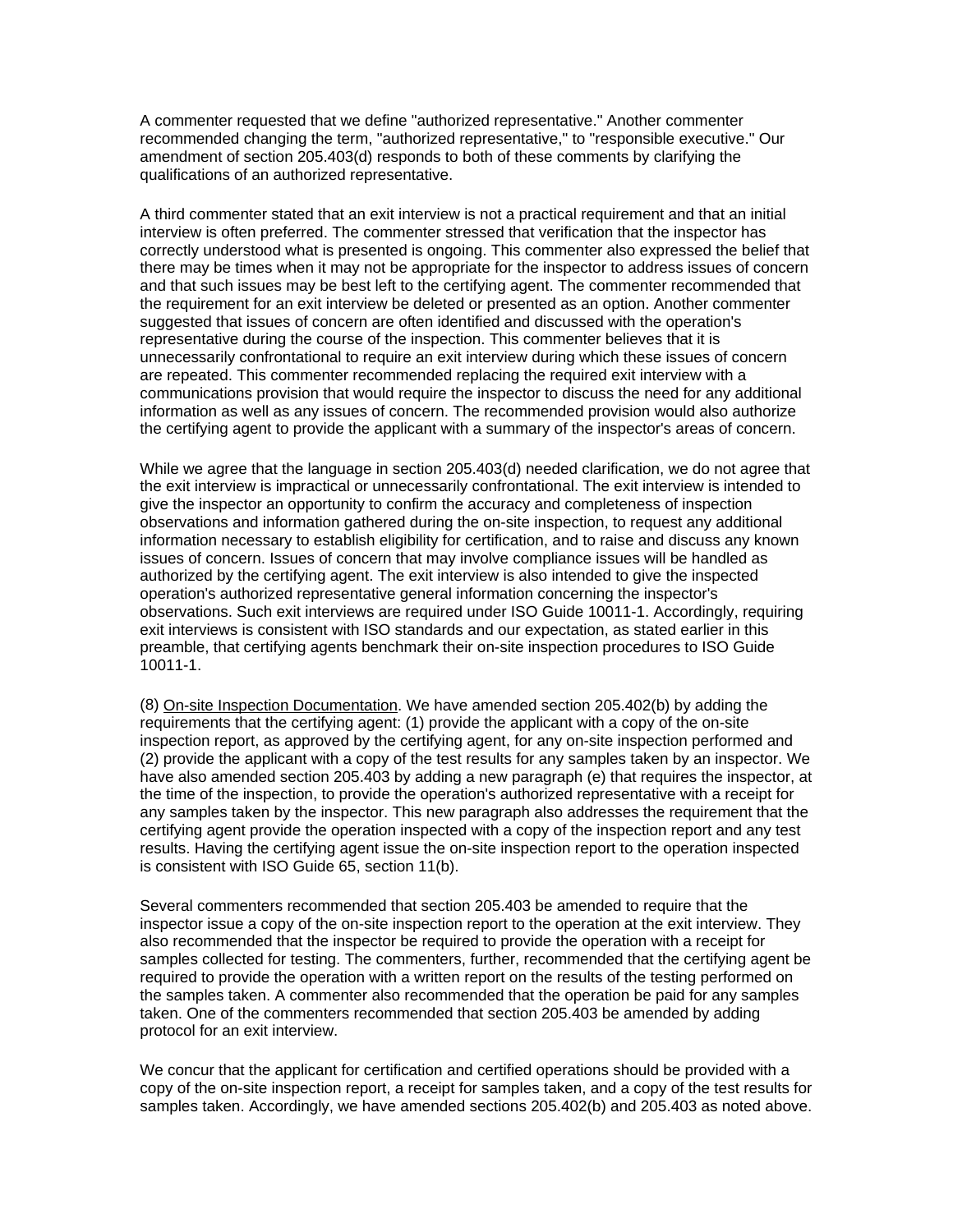The protocol for an exit interview will be set forth in the certifying agent's procedures to be used to evaluate certification applicants, make certification decisions, and issue certification certificates. The NOP is available to respond to questions and to assist certifying agents in the development of these procedures which are required under section 205.504(b)(1). Accordingly, AMS is not amending the section to include a protocol for exit interviews. AMS is also not including a requirement that the certifying agent pay the applicant for samples taken, since such charges would just be charged back to the applicant as a cost for processing the applicant's application for certification.

(9) Granting Certification. We have amended the last sentence of section 205.404(a) by removing the word, "restrictions," and replacing it with "requirements for the correction of minor noncompliances within a specified time period." A commenter suggested that the last sentence of section 205.404(a) be amended to read: "The approval may include restrictions or requirements as a condition of continued certification, which includes a time line for fulfilling the requirement." Another commenter requested that we define "restrictions." This commenter also recommended amending section 205.404(a) to clarify the meaning of "restrictions" and to require corrective action by the operator within a specific time period. We agree with the commenters that the last sentence of section 205.404(a) was in need of further clarification. We also agree that it is appropriate for the regulations to require that the requirements for correction include a specified time period within which the corrections must be made. Accordingly, we amended section 205.404(a) as noted above. The certifying agent will make the determination of whether a violation of the Act and regulations is minor. Minor noncompliances are those infractions that, by themselves, do not preclude the certification or continued certification of an otherwise qualified organic producer or handler. The certifying agent would be free to modify the time period for correction should it believe it to be appropriate.

We have also made editorial changes to section 205.404(a) consistent with suggestions we received on section 205.506. In the title to section 205.404 we have replaced "Approval of" with "Granting." In section 205.404(a) we have replaced "approve" with "grant" and "approval" with "certification." This change makes the language in section 205.404 consistent with ISO Guide 65, section 4.6, which addresses the granting of certification.

(10) Payment of Fees. We have amended the introductory statement within section 205.406(a) by adding the requirement that, to continue certification, a certified operation annually pay the certifying agent's certification fees. A commenter recommended amending section 205.404(c) by adding a sentence providing that a certified operation's failure to pay the certifying agent's certification fees may be a cause for suspension or revocation of certification. We agree that the issue of payment of fees should be addressed but not in section 205.404(c), which deals with the duration of a certified operation's certification. We believe the issue of payment of certification fees is more appropriately addressed in section 205.406, which deals with continuation of certification. Accordingly, we have amended section 205.406(a) to require payment of the certifying agent's fees as a condition of continued certification. This addition would allow a certifying agent to initiate suspension or revocation proceedings against any operation that fails to pay the required fees. The certifying agent is not required to initiate suspension or revocation proceedings for failure to pay the fees. In fact, the certifying agent is encouraged to use one or more of the legal debt collection alternatives available to it.

(11) Denial of Certification. We have amended section 205.405 to include noncompliance and resolution provisions originally included by cross-reference to section 205.662(a). We have made this amendment in response to a comment that these regulations do not provide an opportunity for a hearing upon denial of certification. We disagree with the commenter's assessment but have amended section 205.405(a) to eliminate confusion that may result from the cross-reference to section 205.662(a). We have determined that section 205.662(a) may cause confusion for certification applicants because the section does not specifically address applicants.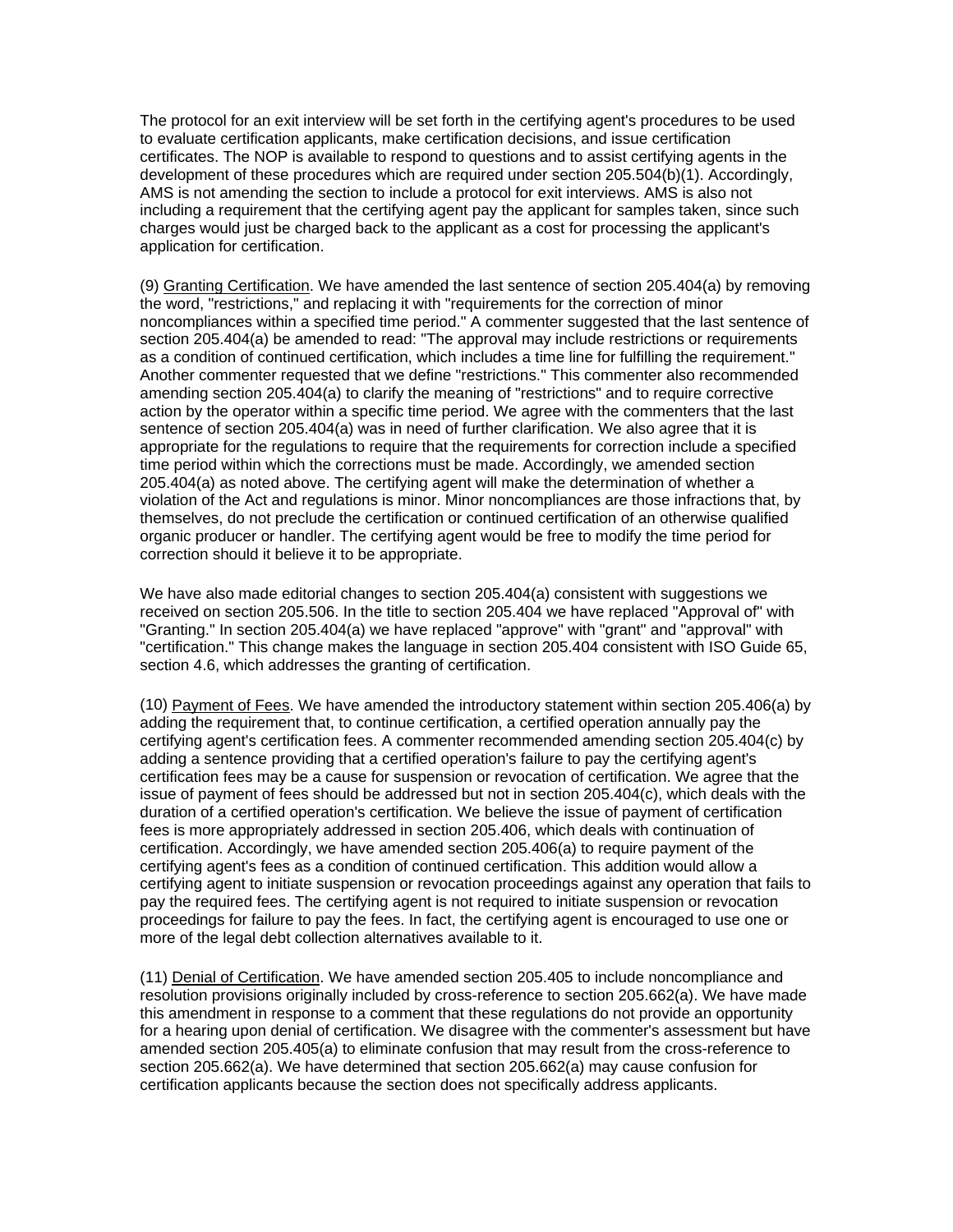As amended, section 205.405(a) required a written notification of noncompliance that describes each noncompliance, the facts on which the noncompliance is based, and the date by which the applicant must rebut or correct each noncompliance and submit supporting documentation of each such correction when correction is possible. Section 205.405(b) lists the options available to the applicant, including the options of correcting the noncompliance or submitting written information to rebut the noncompliance. Successful correction or rebuttal will result in an approval of certification. When the corrective action or rebuttal is not sufficient for the applicant to qualify for certification, the certifying agent will issue a written notice of denial of certification. This notice will state the reason(s) for denial and the applicant's right to request mediation in accordance with section 205.663 or to file an appeal in accordance with section 205.681.

(12) Rebuttal of a Noncompliance. We have amended section 205.405(b)(3) to clarify that rebuttal of a noncompliance shall be submitted to the certifying agent that issued the notification of noncompliance. We made this amendment in response to a commenter's question about who has authority to evaluate a written rebuttal.

(13) Correction of Minor Noncompliances. We have amended section 205.406(a) by adding a new paragraph (3) which requires the certified operation to include with its annual reporting an update on the correction of minor noncompliances previously identified by the certifying agent as requiring correction for continued certification. A commenter recommended adding at 205.406(a) a requirement that the certified operation address any restrictions that have been applied to its certification under 205.404(a). We agree with the commenter that the annual reporting by the certified operation should include an update addressing the certified operation's compliance with the certifying agent's requirements for the correction of minor noncompliances. Accordingly, we amended section 205.406(a) as noted above and redesignated paragraph (3) as paragraph (4). The certifying agent will make the determination of whether a violation of the Act and regulations is minor. Minor noncompliances are those infractions that, by themselves, do not preclude the certification or continued certification of an otherwise qualified organic producer or handler.

(14) Scheduling Annual On-site Inspections. We have amended section 205.406(b) to provide that, when it is impossible for the certifying agent to conduct the annual on-site inspection following receipt of the certified operation's annual update of information, the certifying agent may allow continuation of certification and issue an updated certificate of organic operation on the basis of the information submitted and the most recent on-site inspection conducted during the previous 12 months. The annual on-site inspection, required by section 205.403, must, however, be conducted within the first 6 months following the certified operation's scheduled date of annual update.

A commenter expressed the belief that the requirement for an on-site inspection after receipt of the certified operation's annual update of information would have required that all annual on-site inspections be performed at the same time of the year. The commenter went on to express the belief that, to avoid inspecting certified operations twice a year, certifying agents would have to schedule the annual update to occur during the growing season in order to comply with the requirement for timing inspections when normal production activities can be observed. The commenter stated that certifying agents should be given more flexibility for scheduling inspections and conducting their certification programs according to management procedures best suited to their agency. The commenter recommended amending section 205.406(b) by adding to the end thereof: "or base the decision regarding eligibility for renewal on an on-site inspection conducted during the previous 12 months."

We agree with the commenter that certifying agents should be given more flexibility for scheduling on-site inspections so as to best meet the management needs of the certifying agent. Accordingly, we have amended section 205.406(b) to allow continuation of certification and issuance of an updated certificate of organic operation on the basis of the information submitted and the most recent on-site inspection conducted during the previous 12 months. This option will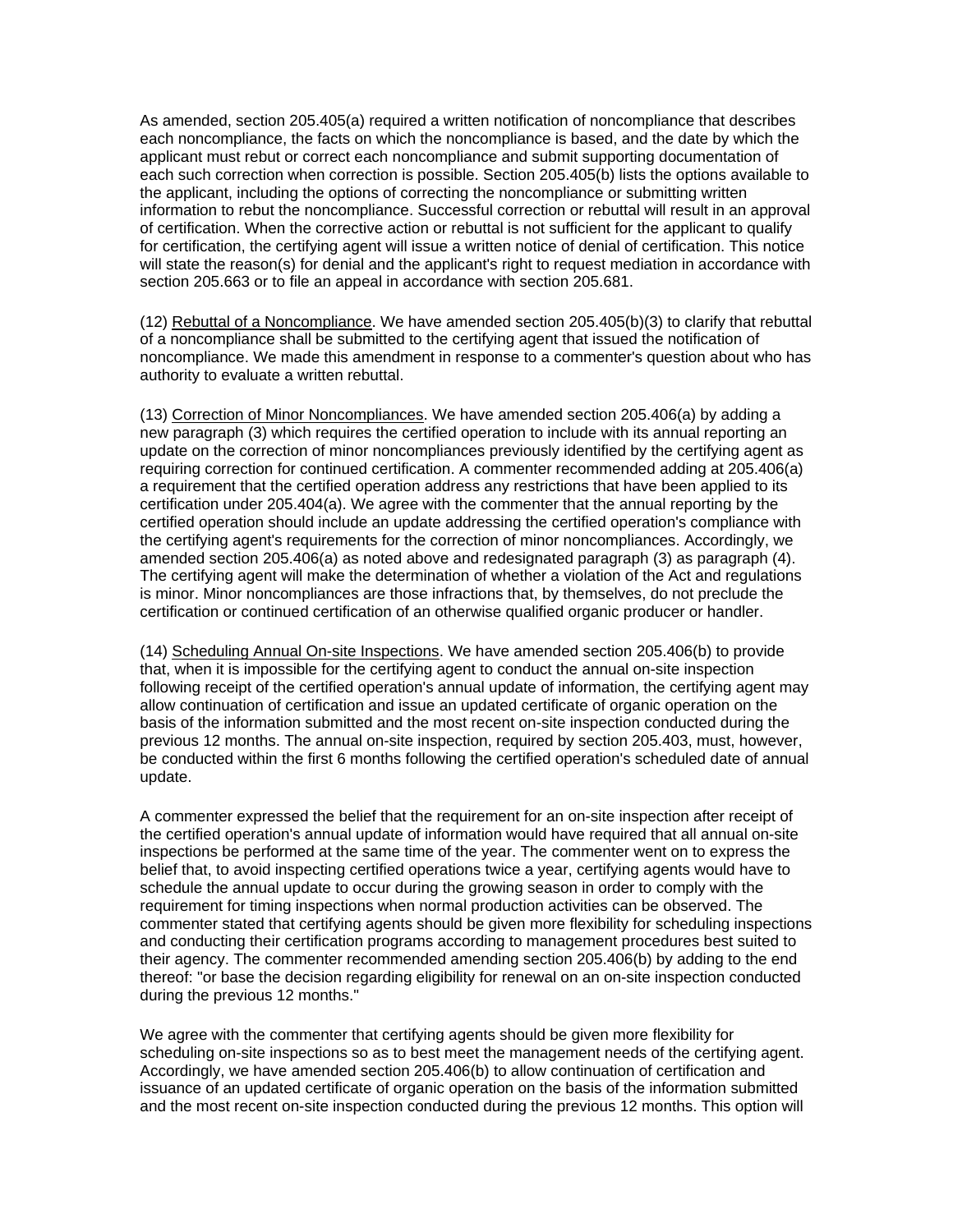be available to the certifying agent when renewal is scheduled for a time when it is impossible to conduct the annual on-site inspection following receipt of the annual update and at a time when land, facilities, and activities that demonstrate the operation's compliance or capability to comply can be observed. This change does not affect the requirement in section 205.403(a)(1) that the certifying agent conduct an annual on-site inspection of each certified operation. Further, the annual on-site inspection must be conducted within the first 6 months following the certified operation's scheduled date of annual update.

## **Certification - Changes Requested But Not Made**

This subpart retains from the proposed rule regulations on which we received comments as follows:

(1) Number of On-site Inspections. A commenter recommended that section 205.403(a)(1) be amended by adding a requirement that production operations be under active organic management for the last year of the 3-year land conversion period and that two on-site inspections be performed prior to organic certification.

Section 205.403(a)(1) provides that the certifying agent must conduct an initial on-site inspection of each production unit, facility, and site that produces or handles organic products and that is included in an operation for which certification is requested. The requirement does not preclude a certifying agent from conducting additional on-site inspections, if necessary, to establish the applicant's eligibility for certification. The Act requires a 3-year period immediately preceding harvest, during which the production operation must be free from the application of prohibited substances. The Act does not, however, require that land be under active organic management during this period, and we do not believe such a requirement in these regulations is necessary. Such a requirement, for example, would necessitate some process for verifying that an operation is under active organic management, which would, in effect, require a certification-type decision a year before certification is granted and the operation can begin to label products as certified organic. Accordingly, we disagree with the commenter's recommendation that an operation be under active organic management for the last year of the 3-year land conversion and that two onsite inspections be required.

(2) Unannounced Inspections. A commenter recommended that section 205.403(a)(2)(iii) be amended to require additional unannounced inspections either by defining the circumstances under which the inspections should be undertaken or by setting a minimum percentage of unannounced inspections. The commenter claimed that 5 percent is a common percentage adopted by certifying agents around the world.

Section 205.403 requires an initial on-site inspection, annual on-site inspection, and additional on-site inspections to determine compliance with the Act and regulations, to verify that information provided reflects actual practices, and to verify, through testing if necessary, that prohibited substances are not used by the operation. Because of the widely disparate nature of certified operations, we believe the certifying agent is in the best position to determine the need for additional on-site inspections. Accordingly, we have rejected the commenter's request that the regulations require additional unannounced visits either by defining the circumstances under which these should be undertaken or by setting a minimum percentage.

(3) Timeliness of Certifying Agent Review Information. A commenter requested that section 205.404(a) be amended to specify a timeframe of 60 days rather than "Within a reasonable time" as the time by which the certifying agent must review the on-site inspection report, the results of any analyses for substances, and any additional information requested from or supplied by the applicant.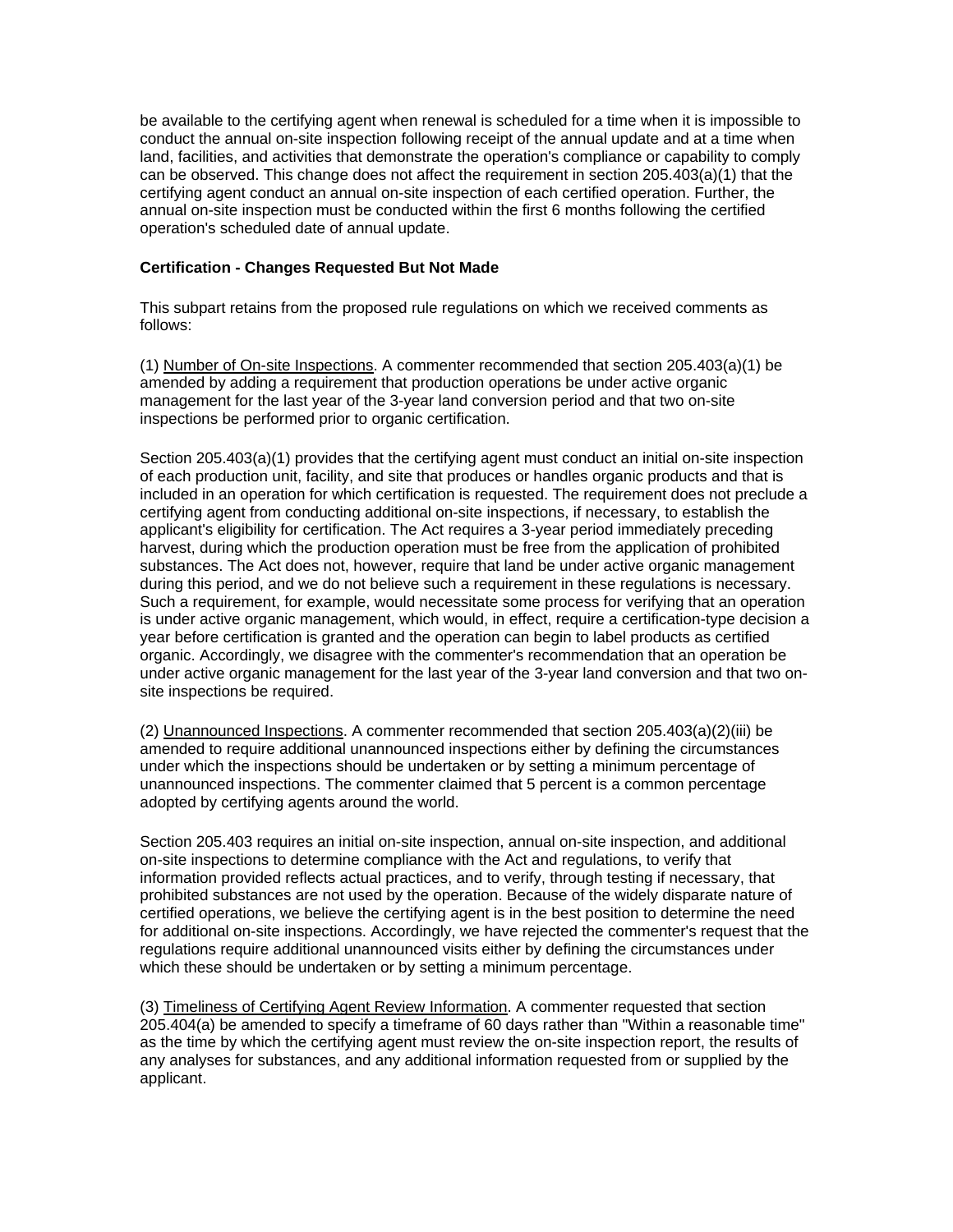Section 205.404(a) requires the certifying agent, within a reasonable time after completion of the initial on-site inspection, to review the on-site inspection report, the results of any analyses for substances conducted, and any additional information requested from or supplied by the applicant. Section 205.504(b)(1) requires the certifying agent to submit a copy of the procedures to be used to evaluate certification applicants, make certification decisions, and issue certification certificates. Such procedures and the certifying agent's performance in making timely certification decisions will be subject to review during accreditation and reaccreditation of the certifying agent. Certifying agents are expected to make timely decisions regarding whether to certify an applicant and whether a certified operation is in compliance with the Act and regulations. Applicants with complaints regarding timeliness of service could forward their complaints to the Administrator. Accordingly, timely service will be in the best interest of certifying agents since such complaints could have an impact on their reaccreditation or continued accreditation. Further, our original position is consistent with those commenters requesting flexibility in determining what constitutes reasonable time. Accordingly, we have not amended section 205.404(a) as requested.

(4) Categories of Organic Operation. We received a variety of comments regarding the requirement that the certifying agent issue a certificate of organic operation which specifies the categories of organic operation, including crops, wild crops, livestock, or processed products produced by the certified operation. One commenter recommended that section 205.404(b)(3) be amended, with regard to processing, to only require a processing category to be specified on the certificate, such as food processing or feed processing. The commenter stated that it should not be necessary to list every product on the certificate. Specifically, the commenter recommended amending section 205.404(b)(3) by inserting the words, "general categories of," immediately in front of the word, "processed." Another commenter recommended amending section 205.404(b)(3) to require the identity of specific crops and the specific processing operations certified. Still another commenter requested that section 205.404(b) be amended by adding a new paragraph requiring that the certificate include the number of livestock of each species produced on the certified operation. This same commenter also recommended the addition of a new paragraph requiring that the certificate identify the specific location of each certified organic field and handling operation. We also received support for section 205.404(b)(3) as written. This commenter does not support the addition of information regarding the number of livestock or the location of fields.

We disagree with the suggestion that the certificate list every crop, wild crop, livestock, or processed product produced by the certified operation. We believe that listing categories of organic operation is sufficient. This does not, however, prevent the certifying agent, in cooperation with the certified operation, from listing specific crops, livestock, or processed products on the certificate. Such information could always be listed on the certificate when requested by the certified operation. We also disagree with the commenter who requested that certifying agents display the number of livestock of each species produced by the certified operation and the specific location of each certified organic field and handling operation. We do not believe it is necessary to list the quantity of product to be produced or handled at a certified operation, nor do we believe it is necessary to list the location of a certified operation's fields or facilities. Such information may, however, be listed on the certificate upon the written request of the certified operation. By requiring the name, address, and telephone number of the certifying agent, the certificate would provide interested persons with a contact for obtaining releasable information concerning the certified operation. Further, the certifying agent is the first line of compliance under this program and, as such, is the person to whom all questions and concerns should be addressed about certified operations.

(5) Annual Renewal of Certification. Numerous commenters requested that section 205.404(b)(2) be amended to provide for the placement of an expiration date on the certificate of organic operation. The commenters want yearly expiration of certification and yearly expiration of the certificate of organic operation. Commenters also requested that section 205.404(c) be amended to provide that once certified, a production or handling operation's organic certification continues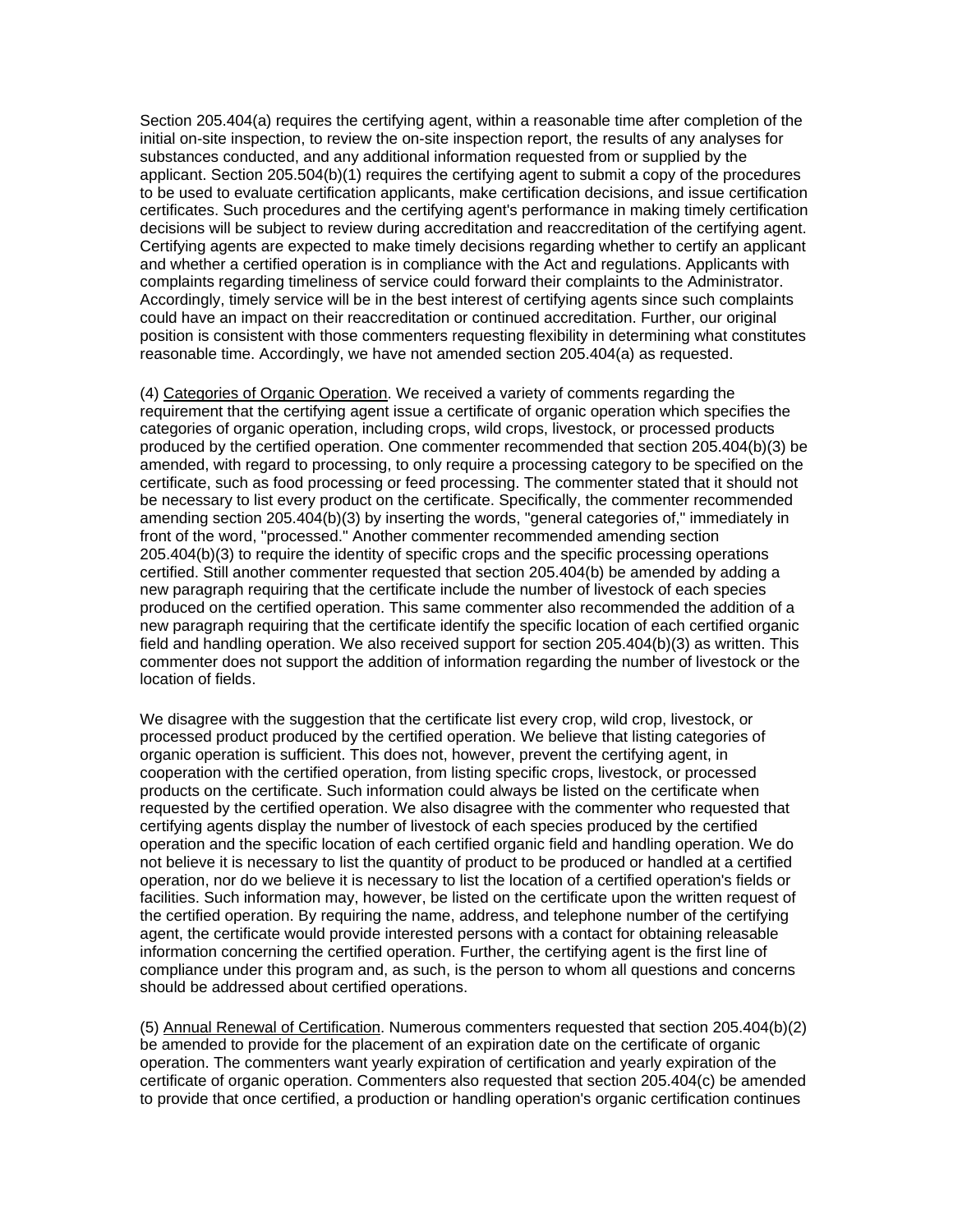in effect until the expiration date on the certificate, until surrendered by the organic operation, or until suspended or revoked by the certifying agent, the SOP's governing State official, or the Administrator. Some commenters recommended the addition of a new paragraph 205.406(e) that would provide for automatic suspension of a certification if the certified operation did not provide the information required in paragraph 205.406(a) by the expiration date to be placed on the certificate of organic operation.

We disagree with the commenters who have requested annual renewal of certification and that the certified operation's certification and its certificate of organic operation expire annually. We prefer continuous certification due to the very real possibility that the renewal process might not always be completed before expiration of the certification period. Expiration of the certification period would result in termination of the operation's certification. Even a short period of interruption in an operation's organic status could have severe economic ramifications. Further, we believe that a regular schedule of expiration of certification is unnecessary inasmuch as all certified operations are required to annually update their organic system plan and submit any changes to their certifying agent. More importantly, unlike accreditation, where the Act provides for expiration and renewal, the Act does not provide for an expiration or renewal of certification. Therefore, it is also our position that once granted certification the production or handling operation retains that certification until voluntarily surrendered or removed, following due process, for violation of the Act or these regulations.

(6) Denial of Certification. A commenter recommended that section 205.405(e) be amended to place a time restriction on reapplication for certification after denial of certification. The commenter suggested a 3-year period. We disagree with this recommendation because the reasons for denial include a wide range of noncompliances. The ability to correct noncompliances will vary as will the time needed to correct the noncompliances.

(7) Production and Handling Operation Certification Following Suspension or Revocation of Certifying Agent Accreditation. A few commenters requested amendment of section 205.406 through the addition of a new paragraph (f). Specifically, the commenters requested provisions that would provide for USDA notification of certified operations regarding the suspension or revocation of their certifying agent's accreditation. Some of these commenters requested that the provisions also allow the affected certified operation to use current market labels for a maximum period of 12 months, provided the certified operation made application for certification with another USDA-accredited certifying agent within 3 months of being notified of their certifying agent's suspension or revocation of accreditation. Another commenter requested that the new paragraph provide that the affected certified operation will continue to operate as if certified by the USDA and will be allowed to use current market labels for a maximum period of 12 months. The commenter stated that this amendment would provide the certified operation with the time needed to obtain recertification by an accredited certifying agent and to prepare new labels.

We disagree with the recommendations. USDA does not perform organic certification activities under any circumstance, including upon surrender, suspension, or revocation of an accredited certifying agent's accreditation. Operations certified by a certifying agent that surrenders or loses its USDA accreditation will be notified by USDA and given an opportunity to immediately begin seeking certification by the USDA-accredited certifying agent of their choice. Certified operations shall not affix the seal or other representation of a certifying agent to any product that they produce after the certifying agent has surrendered or had its accreditation revoked. The certified operation may use the USDA organic seal. In the case of suspension of the certifying agent, the reasons for the suspension and the terms of the suspension will determine whether the certifying agent's certified operations will have to seek recertification or stop affixing the certifying agent's seal or other representation to their products. USDA will announce the suspension or revocation of a certifying agent's accreditation, and the announcement will address the status of operations certified by the certifying agent.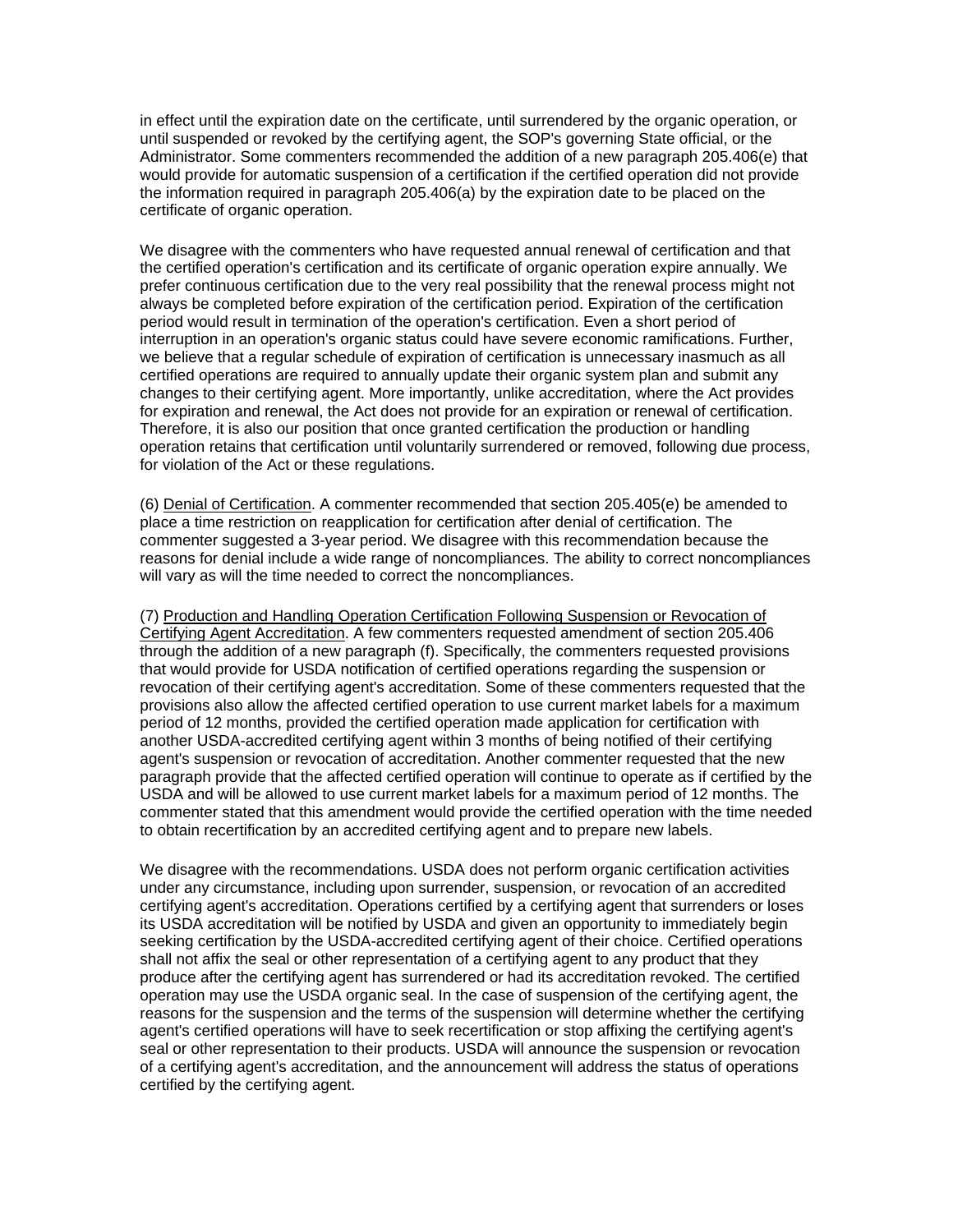# **Certification - Clarifications**

Clarification is given on the following issues raised by commenters as follows:

(1) Recordkeeping. A commenter stated that most computerized recordkeeping systems used at retail and wholesale are set up to save the data for a maximum of 2 years; adding 3 additional years to that requirement would be extremely costly as systems modifications and additional hardware and support would be required to meet the mandate. The commenter suggested that since food product is generally sold and consumed within a matter of months (if not weeks), shortening this requirement to 2 years should meet the goal for tracking of any product through the distribution system. This commenter was referring to the requirement in section 205.400(d) that records be maintained for not less than 5 years beyond their creation.

Section 205.103 requires that a certified operation maintain records; that the records be adapted to the particular business that the certified operation is conducting, fully disclose all activities and transactions of the certified operation in sufficient detail as to be readily understood and audited, be maintained for not less than 5 years beyond their creation, and be sufficient to demonstrate compliance with the Act and the regulations in this part; and that the certified operation must make such records available for inspection and copying during normal business hours by authorized representatives of the Secretary, the applicable SOP's governing State official, and the certifying agent. The requirements do not state in what form (i.e., paper, electronic, film) that the records must be maintained. Therefore, in answer to the commenter's concern, database records more than 2 years old could be stored in any form, including on an electronic storage device, which would permit retrieval upon request.

(2) Application Fees. A commenter recommended that section 205.401 be amended by adding a new paragraph (e) which would require an applicant for certification to include, along with the other required application information, the application fees required by the certifying agent.

The requested language is unnecessary because section 205.400(e) requires submission of the applicable fees charged by the certifying agent as a general requirement for certification.

(3) Applicant Identification. In reference to section 205.401(c) a commenter stated that an applicant that is a corporation could easily change the name of the corporation in order to avoid having to report applications submitted and denied under the previous name. The commenter went on to state that there must be a database available to certifying agents that includes names and location addresses of operations that have received a notification of noncompliance, denial of certification, or a suspension or revocation of certification.

Section 205.401(b) requires the applicant to include in its application the name of the person completing the application; the applicant's business name, address, and telephone number; and, when the applicant is a corporation, the name, address, and telephone number of the person authorized to act on the applicant's behalf.

As we stated in the preamble to the proposed rule, we anticipate using the data collected under section 205.501(a)(15) to establish and maintain two Internet databases. The first Internet database would be accessible to the general public and would include the names and other appropriate data on certified organic production and handling operations. The second Internet database would be password protected and only available to accredited certifying agents and USDA. This second database would include data on production and handling operations issued a notification of noncompliance, noncompliance correction, denial of certification, certification, proposed suspension or revocation of certification, and suspension or revocation of certification. Certifying agents would use the second Internet database during their review of an application for certification.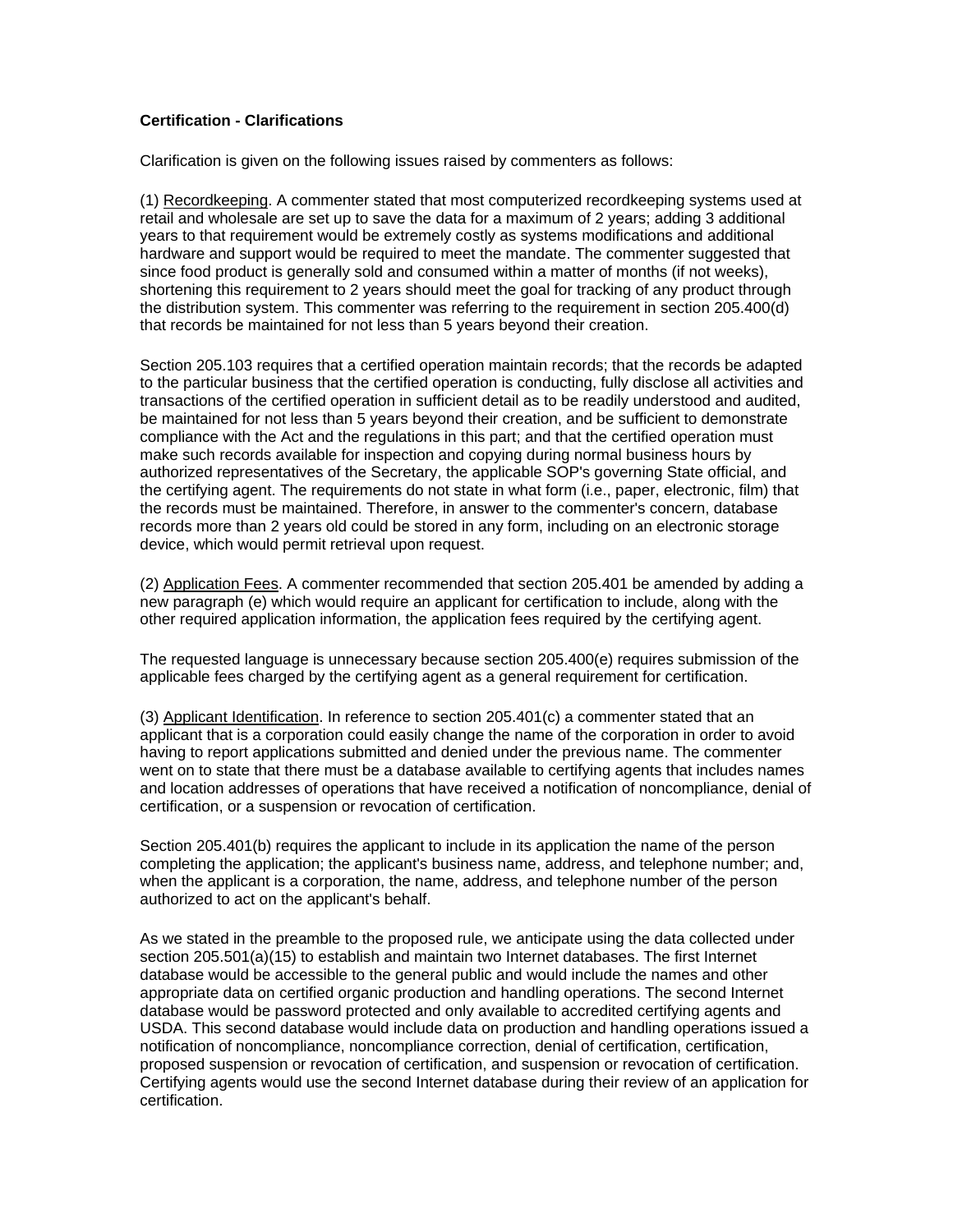(4) Withdrawal of Application. Several commenters expressed the belief that allowing an applicant to voluntarily withdraw its application will be used as a tool to avoid denial of certification. They expressed concern that voluntary withdrawal before denial of certification will allow the applicant to make application with a different certifying agent with a clean record. These commenters were responding to the provision in section 205.402(e) which allows an applicant for certification to withdraw its application at any time.

We continue to believe that operations should not be unnecessarily stigmatized because they applied for certification before the operation was ready to meet all requirements for certification. While some operations may use voluntary withdrawal as a means to avoid the issuance of a notification of noncompliance or a notice of denial of certification, this should not adversely affect the National Organic Program (NOP) because all certifying agents are responsible for using qualified personnel in the certification process and for ensuring an applicant's eligibility for certification. Further, all applicants for certification are required under section 205.401(c) to include in their application the name(s) of any organic certifying agent(s) to which application has previously been made, the year(s) of application, and the outcome of the application(s) submission.

(5) On-site Inspections. Section 205.403(a)(2)(ii) provides that the Administrator or SOP's governing State official may require that additional inspections be performed by the certifying agent for the purpose of determining compliance with the Act and the regulations in this part. In commenting on this provision, a commenter asked, "Who is running this program: State or Federal officials?"

This is a national organic program administered by the Agricultural Marketing Service of the United States Department of Agriculture. States may administer their own organic program. However, all SOP's are subject to USDA approval. The National Organic Standards and a State's organic standards under a USDA-approved SOP are the National Organic Standards for that State. The State, under USDA's approval of the SOP, has enforcement responsibilities for the Federal and State components of the organic program within the State.

(6) Verification of Information. A commenter stated that section 205.403(c) is insufficiently comprehensive. The commenter stated that organic inspection is assessment of a process evaluated against comprehensive standards and, as such, it requires specific rules to provide confidence in the quality of the inspection. The commenter recommended amending section 205.403(c) by including requirements on minimum verification methods.

Section 205.403(c) identifies what must be verified during the on-site inspection. The details on how the verification will be accomplished will be set forth in the certifying agent's procedures to be used to evaluate certification applicants, make certification decisions, and issue certification certificates and the certifying agent's procedures for reviewing and investigating certified operation compliance with the Act and regulations. The NOP is available to respond to questions and to assist certifying agents in complying with the on-site inspection requirements, including those for the verification of information.

(7) Notifying Customers of Change in Certification Status. A commenter stated that the regulations do not indicate when a certified organic producer must stop using the organic seal or whether they must notify customers of their denial of certification. The commenter recommended amending section 205.405 to include a provision for notifying customers of a certified operation's change in certification status.

Any producer or handler who plans to sell, label, or represent its product as "100 percent organic," "organic," or "made with..." must be certified unless exempted under the small operation exemption under section 205.101(a)(1) or not regulated under the NOP (i.e., a producer of dog